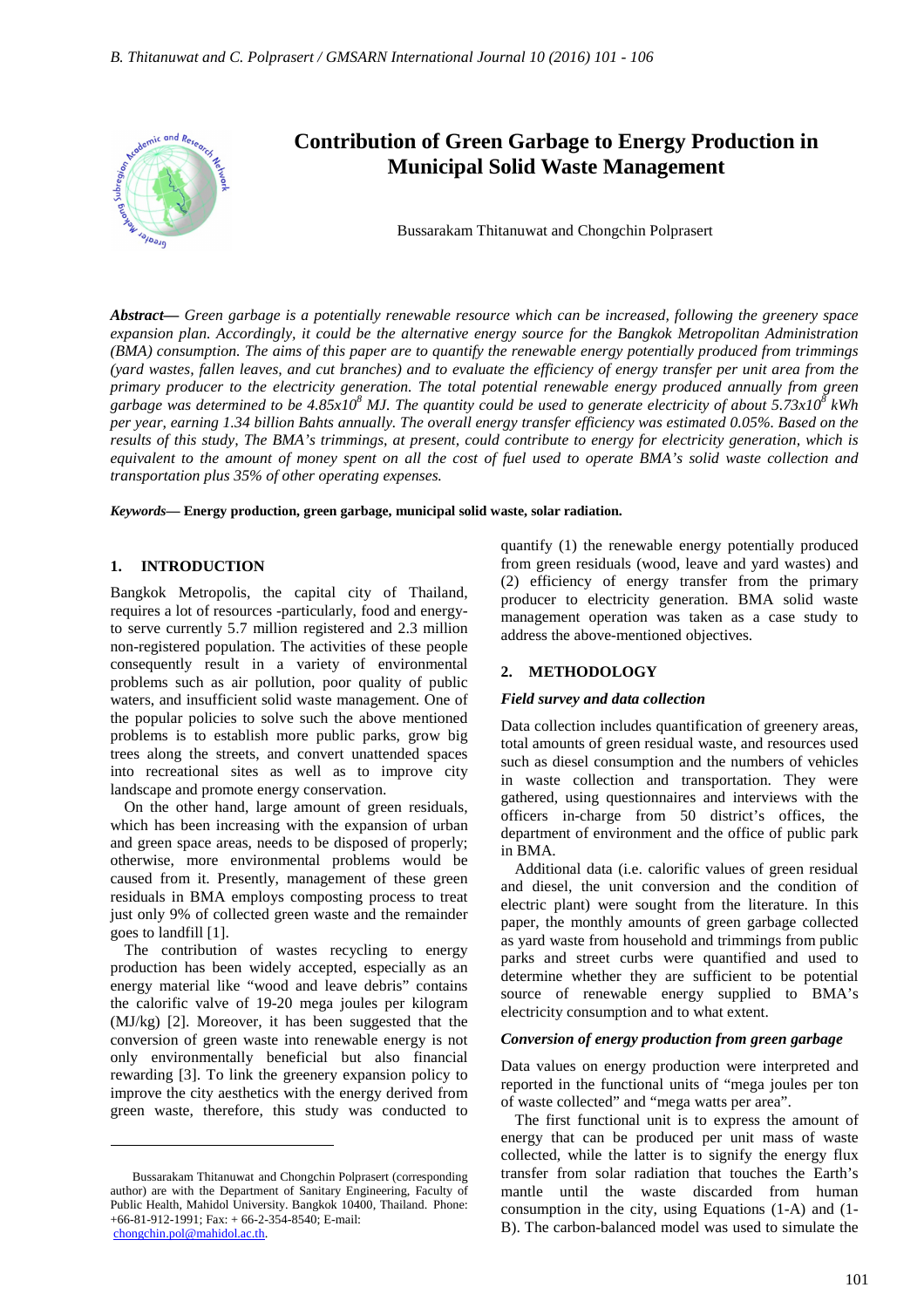energy transfer which includes a major process to convert light energy from the average of photosynthetic 168  $W/m^2$  into chemically-stored energy compound in the form of "organic matter" [4],[5]. The photosynthetic reaction coupled with thermodynamic computation is shown as follows:

 $CO_{2}$  (g) + (g) +  $H_2O(1)$   $\longleftrightarrow$  CH<sub>2</sub>O(s) + O<sub>2(g)</sub>  $\Delta H_0^f$  ;  $-393.5$   $-285.8$   $-211.3$  0  $\cdot$ kJ/mol  $\Delta H^{\circ} = (-211.3+0)$ - $(-393.5-285.8)$  $\Delta H^{\circ} = +468$  kJ/mol

As the reaction enthalpy value is found positive, energy content is adsorbed within the organics at a thermodynamic proportion of 39 kJ/g C. Energy transfer efficiency is computed, using Equation (2).

The energy transfer efficiency from the basic operation of steam electric plant is taken from the average of 40- 45% [6]. The transfer efficiency of each stage can be calculated by dividing the energy flux of output-stage with the input-stage as demonstrated in Equation (3).

The overall efficiency of energy transfer from solar radiation to electricity generation can be determined by dividing the energy flux produced from green waste with the solar radiation flux as shown in Equation (4).

$$
E_w = [(\text{Calorific value}) x (\text{Total amount of waste per year})] / (\text{Total areas of BMA}) \tag{1-A}
$$

 $E_{elec}$  = (Gross Electrical Output per year) / (Total areas of  $BMA)$  (1-B)

where  $E_w$  is energy flux from green wastes  $(MJ/m^2-y)$ ;  $E_{elec}$  is energy flux from electricity production (MJ/m<sup>2</sup>y); the units of calorific value, total wastes, gross electrical output, and area are MJ/kg, ton/y, MJ/y and  $m^2$ , respectively.

$$
\eta_{\text{steam-boiler}} = (E_{\text{out}}/E_{\text{in}}) \times 100\%
$$
 (2)

where  $\eta$  is the overall efficiency of electric plant (unitless);  $E_{in}$  is the amount of heat added to steam (MJ/y);  $E_{\text{out}}$  is the gross electrical energy output (MJ/y).

$$
\eta_{\text{transfer-stage (n) to (n+1)}} = (E_{(n+1)\text{-stage}}/E_{(n)\text{-stage}}) \times 100\% \tag{3}
$$

where  $\eta_{\text{transfer-stage (n) to (n+1)}}$  is the efficiency of energy transfer in each stage (%); E**(n)-stage** is energy flux from the beginning stage  $(MJ/m^2-y)$ ;  $E_{(n+1)\text{-stage}}$  is energy flux next from the beginning stage  $(MJ/m^2-y)$ .

$$
\eta_{\text{transfer-overall}} = (E_{\text{elec}}/E_{\text{solar}}) \times 100\%
$$
 (4)

Where  $\eta_{\text{transfer-overall}}$  is the overall efficiency of energy transfer  $(\%)$ ; E<sub>solar</sub> is energy flux from solar radiation  $(168 \text{ W/m}^2 \text{ or } 2,612.74 \text{ MJ/m}^2\text{-y}).$ 

## **3. RESULTS AND DISCUSSION**

#### *BMA's green garbage generation and management.*

From the BMA greenery area, large quantities of green residuals; for examples, wood, fallen leaves, and cut branches; from the process of garden and tree trimming operations are produced as shown in Table 1.

In this study, the amount of collected green wastes are obtained from three sources- public parks, roadsides and households. Firstly, wastes collected from public parks consisting of yard waste and fallen leaves are carried out by two responsible groups; the office of public park and the BMA's district offices. The second source comes from roadsides or street park taken care by the BMA's district offices. In this portion, waste components are different from the first, mainly consisting of cut branches, wood and some of fallen leaves. The last source is from household's gardening, handled by the Solid Waste Management Division. The composition of green residual from this source is similar to the previous one; however, they are combined with other household refuse without any preliminary segregation for the purpose of reuse or recycling.

Prior to being landfilled outside BMA, the collected wastes are transported to the transfer centers at On Nut, Nongkhaem, or Sai Mai, depending on the closer distance to the center. The overall processes of green garbage sources and management are illustrated in Fig. 1.

Total amount of green waste produced annually in BMA is found to average 248,886 ton of which 2%, 7% and 91% come from public parks, roadsides and households, respectively. These indicate that the major portion of green residuals (226,554 ton/y) is collected from domestic households, which is found to be just only 6.6% of total SW generated in BMA [1].

#### *Potential energy from renewable green garbage.*

The energy potential of the BMA's green garbage from three sources- public parks, roadsides, and householdsare estimated to be about  $9.07 \times 10^7$ ,  $3.45 \times 10^8$ , and  $4.42x10<sup>9</sup>$  MJ/y, respectively. Result shows that households can be the potential source of these renewable energy derived from the quantity of green garbage generated in BMA area. However, these energy quantities, based on area of concern (see Table 1), are computed to be 0.0065, 0.0036, and 0.00091 MW/ha, indicating that biomass generated from public parks could be the most potential source of renewable energy for electricity generation

From the average diesel consumption of 5.72 liters per ton of collected wastes found in this study, the total diesel fuel used in the BMA's solid waste collection and transportation can be determined to be  $1.81x10^7$  L/y, accounting to 544 million baht per year [10]. Meanwhile the diesel consumption only for green wastes collection was found to be  $1.42x10^6$  L/y, accounting to 43 million baht per year.

Therefore, to evaluate the capability of green waste utilization in BMA, the energy transformation to electricity generation was determined, based on steam boiler generator with the transfer efficiency in the range of 40-45% [6]. Using the average of 42.5%, the electricity generated from green waste is computed to be about  $2.06x10^9$  MJ/y (or  $5.73x10^8$ kWh/y).

Cost estimation from electricity sold to outside grid, which is an interconnected network for transmitting electricity from suppliers to consumers, is found to be 1,432 million baht per year [11], of which 3% can be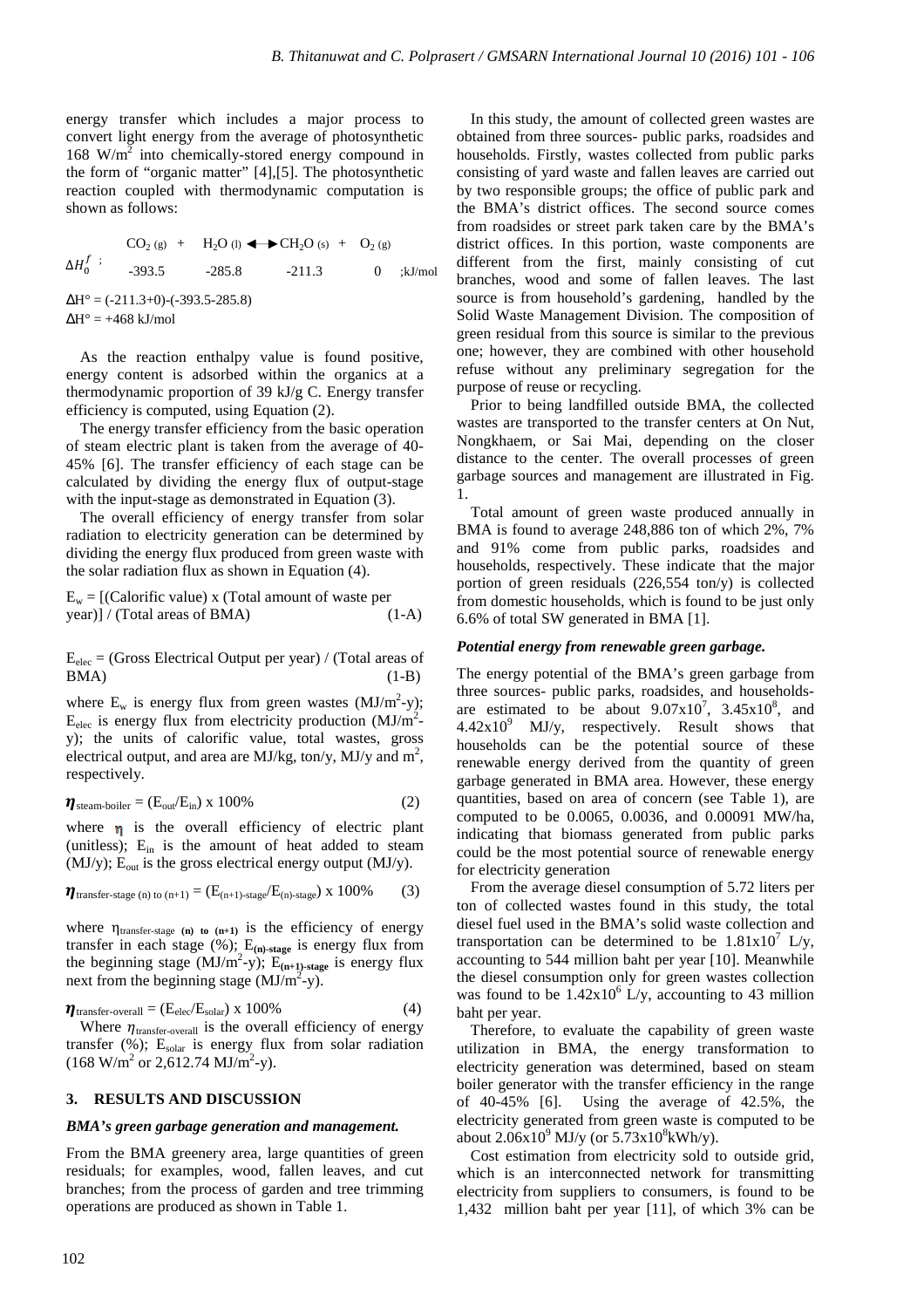spent on buying the diesel fuel to cover 100% the collection of total green garbage and approximately 35% can cover all of the total diesel fuel used in the BMA's solid waste collection; while the rest of money (62% or 888 million baht) can cover 33.5% of the cost in the BMA's solid waste collection which accounting to 3,195 million baht per year [12].

From the results above, the net annual value of money from using green garbage for electricity generation is summarized in Table 2.

## *Energy transfer efficiency.*

The mobilization of energy starts with approximate 49 percent of the total incoming solar radiation  $(342 \text{ W/m}^2)$ directly absorbed by the earth's surface. Conversion of  $CO<sub>2</sub>$  and  $H<sub>2</sub>O$  by plants into "green organic matter" then occurs from the energy flux of  $2,612.74$  MJ/m<sup>2</sup>-y.

The energy fluxes of collected green wastes in the

BMA's area of 1,569  $km^2$  is found to be 3.09 MJ/m<sup>2</sup>-y. In the meantime, the energy flux calculated from the process of electricity generation is estimated 1.31  $MJ/m^2$ -y which are about 50% of the energy flux from un-processed green wastes.

The transfer efficiency can be divided into two stages. Firstly, from solar radiation (stage1) to the collected green wastes, the transfer efficiency is found to be 0.12%. Secondly, from the previous one (stage2) to electricity generation, it is taken from [6] to be 42.5%.

Overall, energy transfer efficiency, from solar radiation through electricity generation, is found to be 0.05%. The mobilization of energy flux from the beginning (solar radiation) in this case study is depicted in Fig. 2.

| <b>Sources</b>                                    |                    | Green garbage               | Potential of energy produced $^{(2)}$ |                 |
|---------------------------------------------------|--------------------|-----------------------------|---------------------------------------|-----------------|
|                                                   |                    | (Ton/month)                 | (MJ/y)                                | $(MW/ha)^{(3)}$ |
| (1) Public park $(31 \text{ public parks})^{(1)}$ |                    | 178.28<br>387.76<br>$\pm$   |                                       |                 |
| Subtotal $(1)$                                    |                    | 387.76                      | 9.07x10'                              | 0.0065          |
| (2) Roadsides<br>and public<br>green spaces       | Central BKK        | 326.50<br>59.52<br>$+$      |                                       |                 |
|                                                   | Southern BKK       | 66.70<br>231.66<br>$+$      |                                       |                 |
|                                                   | Northern BKK       | 127.69<br>358.59<br>$+$     |                                       |                 |
|                                                   | Eastern BKK        | 130.22<br>50.86<br>$+$      |                                       |                 |
|                                                   | Northern Thonburi  | 240.84<br>97.48<br>$+$      |                                       |                 |
|                                                   | Southern Thonburi  | 185.44<br>38.69<br>$+$      |                                       |                 |
| Subtotal (2)                                      |                    | 1,473.25                    | $3.45x10^{8}$                         | 0.0036          |
|                                                   | <b>Central BKK</b> | 3,180.09<br>106.02<br>$+$   |                                       |                 |
| (3) Households                                    | Southern BKK       | 4,355.73<br>189.54<br>$\pm$ |                                       |                 |
|                                                   | Northern BKK       | 2,936.30<br>125.75<br>$+$   |                                       |                 |
|                                                   | Eastern BKK        | 3,482.08<br>189.01<br>$+$   |                                       |                 |
|                                                   | Northern Thonburi  | 2,269.07<br>87.34<br>$\pm$  |                                       |                 |
|                                                   | Southern Thonburi  | 2,656.23<br>124.73<br>$\pm$ |                                       |                 |
| Subtotal (3)                                      |                    | 18,879.50                   | $4.42x10^{9}$                         | 0.0009          |
| <b>Total</b>                                      |                    | 20,740.51                   | $4.85x10^{9}$                         | $0.001^{(4)}$   |

### **Table 1. Average amount of green garbage and its potential energy in Bangkok Metropolis.**

(1) The data of green waste quantities are derived from 31 public parks [7] where the office of Public Park is directly responsible for waste handling. Meanwhile the district offices are taking care of other public parks where waste are collected and mixed with trimmings from street curb or roadsides.

(2) Calculated from the average calorific value of 19.5 MJ/kg.

(3) Calculated from the total area in each source including publicpark [8], roadsides with other green spaces [9], and household area are estimated at 446, 3,094, and 156,870 hectare, respectively.

(4) Calculated based on the total amounts of green garbage and total area of BMA (Not the summation of values calculated above).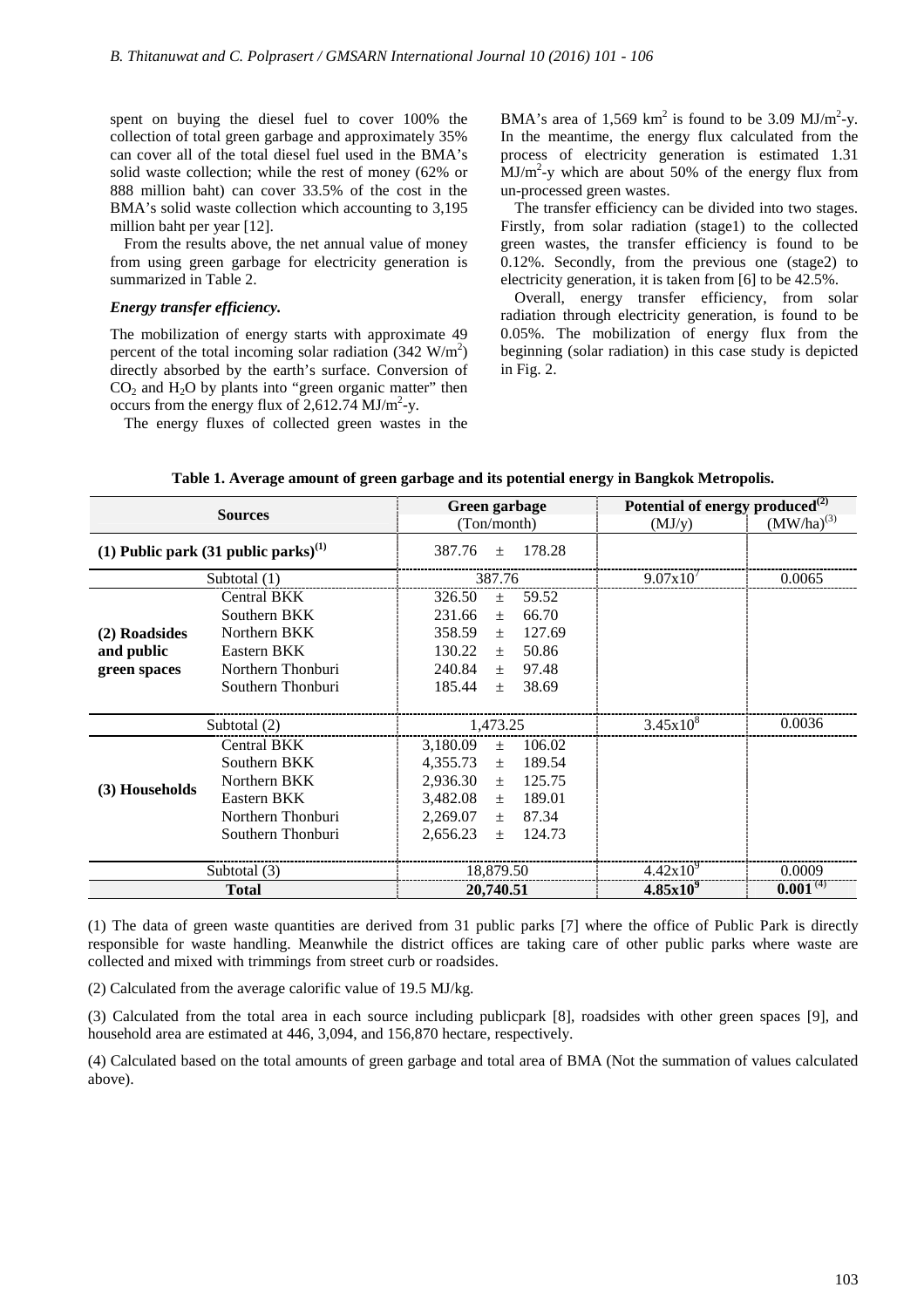

**Fig. 1** Material flow of green garbage management in BMA.

| (A) Expenses                                                                  |                                                                                                | (B) Income                                        |  |  |
|-------------------------------------------------------------------------------|------------------------------------------------------------------------------------------------|---------------------------------------------------|--|--|
| BMA's SW collection cost: 3,195 million baht.                                 |                                                                                                | 1. Collected green garbage: 248,886.12 tons       |  |  |
| 1. Operation cost: 2,651 million baht.                                        |                                                                                                | 2. Potential of renewable energy:                 |  |  |
|                                                                               |                                                                                                | $4.85\times10^9$ MJ                               |  |  |
| 2. Fuel consumption and cost: $1.81 \times 10^7$ L, accounting to 544 million |                                                                                                | 3. Electricity generation: $5.73 \times 10^8$ kWh |  |  |
| baht.                                                                         |                                                                                                |                                                   |  |  |
|                                                                               | 2.1 For MSW (except green garbage): $1.67 \times 10^7$ L, accounting to                        | 4. Electricity sold: 1,432 million baht           |  |  |
|                                                                               | 501 million baht.                                                                              |                                                   |  |  |
|                                                                               | 2.2 For green garbage: $1.42 \times 10^7$ L, accounting to 43 million baht.                    |                                                   |  |  |
|                                                                               | 3% of earned money covered 100% of fuel cost for green garbage collection.                     |                                                   |  |  |
| <b>Net</b><br>value:                                                          | 35% of earned money covered 100% of fuel cost for other MSW collection.                        |                                                   |  |  |
|                                                                               | The rest 62% of earned money (888 million baht) covered 33.5% of the BMA's SW collection cost. |                                                   |  |  |



\* Calculated based on the total amounts of green garbage and total area of BMA

**Fig. 2** Energy mobilization for green garbage in BMA.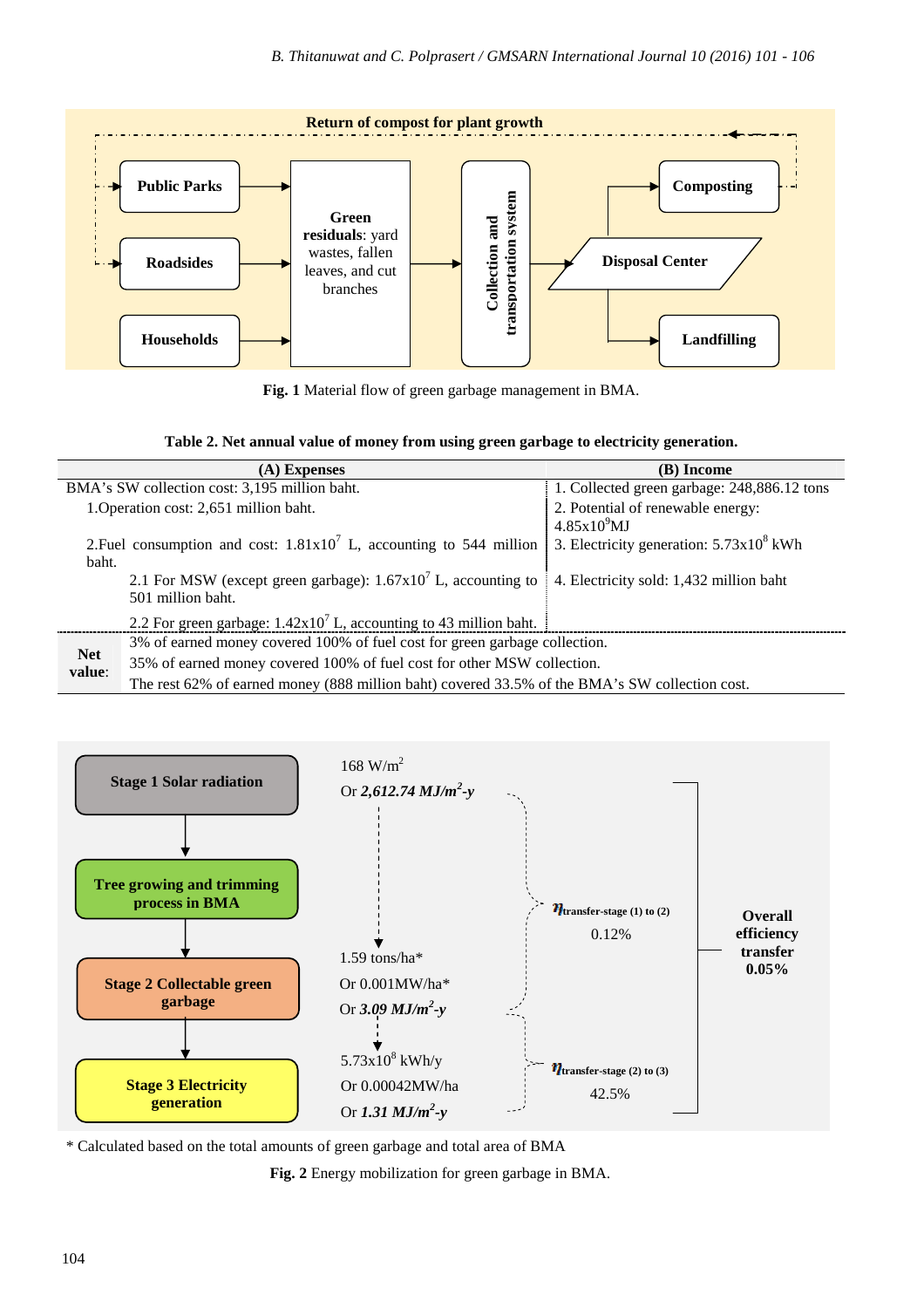# **4. CONCLUSION**

The potential energy produced from green waste biomass in BMA was found to be  $4.85 \times 10^{9}$  MJ/y. Using  $42.5\%$ energy transfer efficiency for a steam-boiler power plant, the total electricity generated was found to be  $5.73 \times 10^8$ kWh/y, earning about 1,432 million baht annually. This amount of money can be used to cover all of green waste collection cost and also all of total fuel used for all BMA's solid waste collection. Thus, contribution of green garbage to energy production should be considered seriously to implement in BMA solid waste management as it is not only environmental friendly, but also decreasing the greenhouse gas emissions and definitely saving the cost of operation and maintenance. Moreover, the results obtained from this study suggest that greater green area in urban be implemented with more trees so as to increase more aesthetical green environment as well as the amount of energy harvested from green garbage.

## **ACKNOWLEDGMENT**

This work is part of a 2013 research project, "Modeling of phosphorus release from urban sewage and refuse," under the research plan "Potential recovery and recycling of phosphorus from urban wastes to agricultural plantations in Thailand" supported by Mahidol University (Grant No.0059/2556). The authors are very grateful to the Thailand Research Fund for the financial support given to Bussarakam Thitanuwat through the Royal Golden Jubilee Ph.D. Scholarship Program (Grant No. PHD/0094/2553). Data provision and assistance from anonymous officers at the BMA's Department of Environment are also greatly appreciated.

#### **REFERENCES**

- [1] Solid Waste, Hazardous Waste and Nightsoil Management Division, Department of Environment. (2012). Bangkok state of environment 2012. Bangkok: Uksornthai.
- [2] Valter Francescato., Eliseo Antonini., and Luca Zuccoli Bergomi. (2008).Wood fuels handbook: production, quality requirements and trading. Italy: Italian Agriforestry Energy Association.
- [3] Ghaffar Ali., Vilas Nitivattananon., Sawaid Abbas., and Muazzam Sabir. (2012). Green waste to biogas: Renewable energy possibilities for Thailand's green markets. Renewable and Sustainable Energy Reviews 16: 5423-5429.
- [4] Polprasert C. and Chaiyachet Y. (2007). Biological Potential-A Concept for Sustainable Development Based on A Carbon-balance Model. In Proceedings of the 1st GMSARN International Conference on Sustainable Development, Pattaya, Thailand.
- [5] IPCC: Intergovernmental Panel on Climate Change. (1996). Climate change 1995: The science of climate change. Cambridge University Press.
- [6] Edward S. Rubin and Cliff I. Davison. (2001). Introduction to engineering and the environment, 1st edition. McGraw-Hill International Edition.
- [7] Public Park Office, Department of Environment (2012). The quantity of yard wastes from BMA's

public park. Bangkok: Planting and Maintenance Sub-Division.

- [8] Department of Strategy and Evaluation .(2012). Statistical Profile of BMA 2012. Bangkok: Park and Tree Technical Sub-Division.
- [9] Department of Environment and Department of Strategy and Evaluation. (2013). BMA's Green Space Expansion Database System [On-line serial]. Retrieved September 15, 2014 from the World Wide Web:http://203.155.220.118/green-parks-admin.
- [10]Energy Policy and Planning Office, Ministry of Energy, Thailand. (2014). Retail Prices in Bangkok & Vicinities. [On-line serial]. Retrieved September 15, 2014 from the World Wide Web: http://www.eppo.go.th.
- [11]Metropolitan Electricity Authority. (2014). VSPP Price. [On-line serial]. Retrieved September 15, 2014 from the World Wide Web: http://www.mea.or.th.
- [12]Policy and Planning Division, Department of Environment. (2012). A summary of the costs of solid waste management: Bangkok state of environment 2012. Bangkok: Uksornthai.